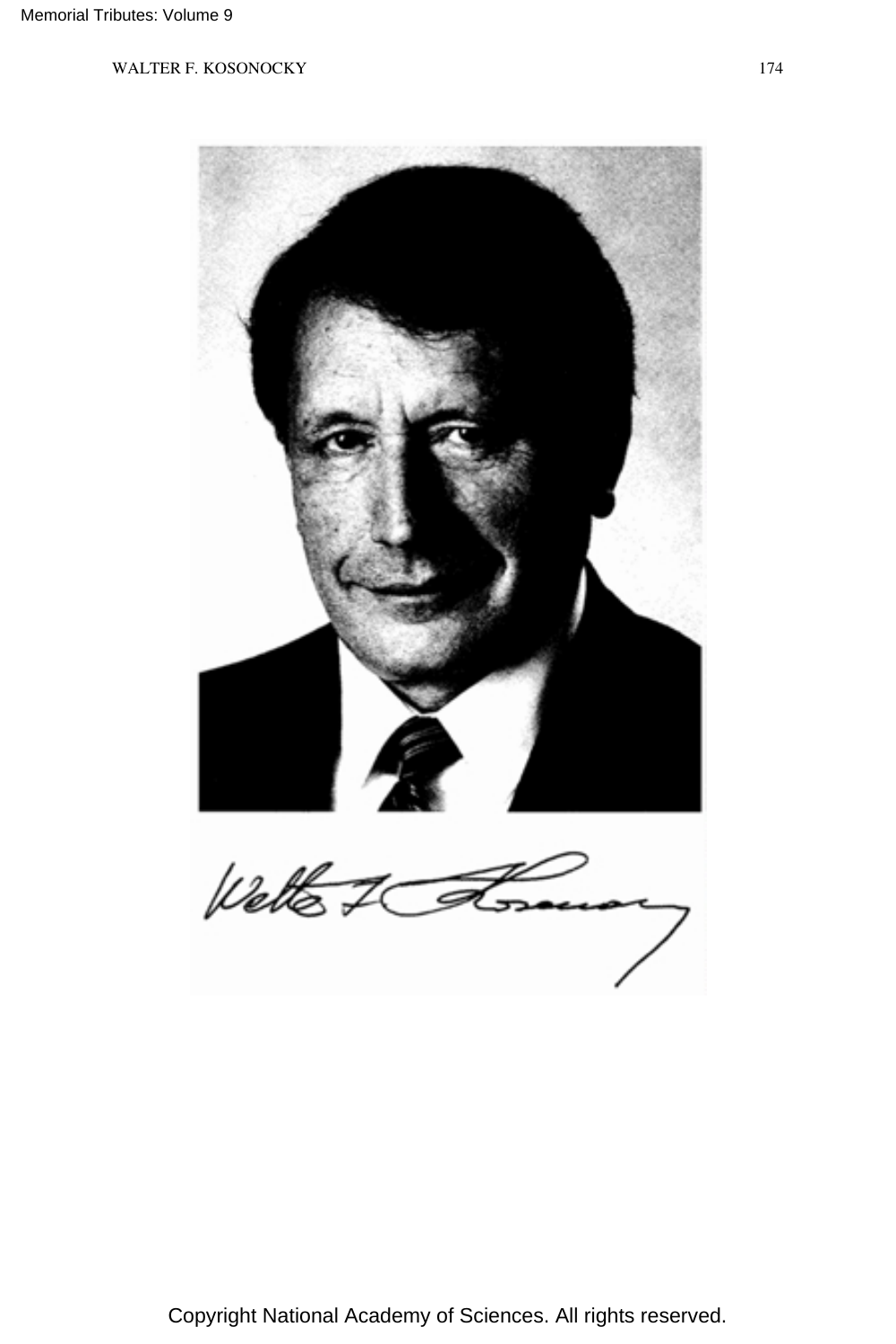WALTER F. KOSONOCKY 175

## **WALTER F. KOSONOCKY**

## *1931–1996*

BY JAMES E. CARNES

**W**ALTER F. KOSONOCKY, distinguished professor of electrical computer engineering, holder of the Foundation Chair in Optoelectronics Research at New Jersey Institute of Technology, and former fellow of the technical staff at RCA Laboratories, died suddenly of heart failure while dancing at a party on November 2, 1996. Walter loved to dance.

Walter was born in Sieradz, Poland, on December 15, 1931. Although his father was Ukrainian, Walter was very proud of his Ukrainian heritage. Growing up in Poland, Walter had been advised by a counselor, after taking an aptitude test, that his optimum profession would be as a sheet metal worker. Obviously Walter did not follow that advice. A young boy when the war started, Walter was forced to flee his home and repeatedly came into harm's way during the war years. At one time he literally begged for his life as soldiers killed all the males found hiding in an attic. Walter was spared because of his age. He also told of being barred from an air raid shelter as bombs fell around them. Somehow surviving, Walter and his father finally found their way to the Regensburg Refugee Camp at the end of the war, and in 1949 they emigrated to the United States.

Passing on the sheet metal advice, Walter enrolled at the Newark College of Engineering (now New Jersey Institute of Technology, NJIT) and received a BSEE degree in 1955 and an MSEE degree in 1957. He was then selected for the RCA Laboratories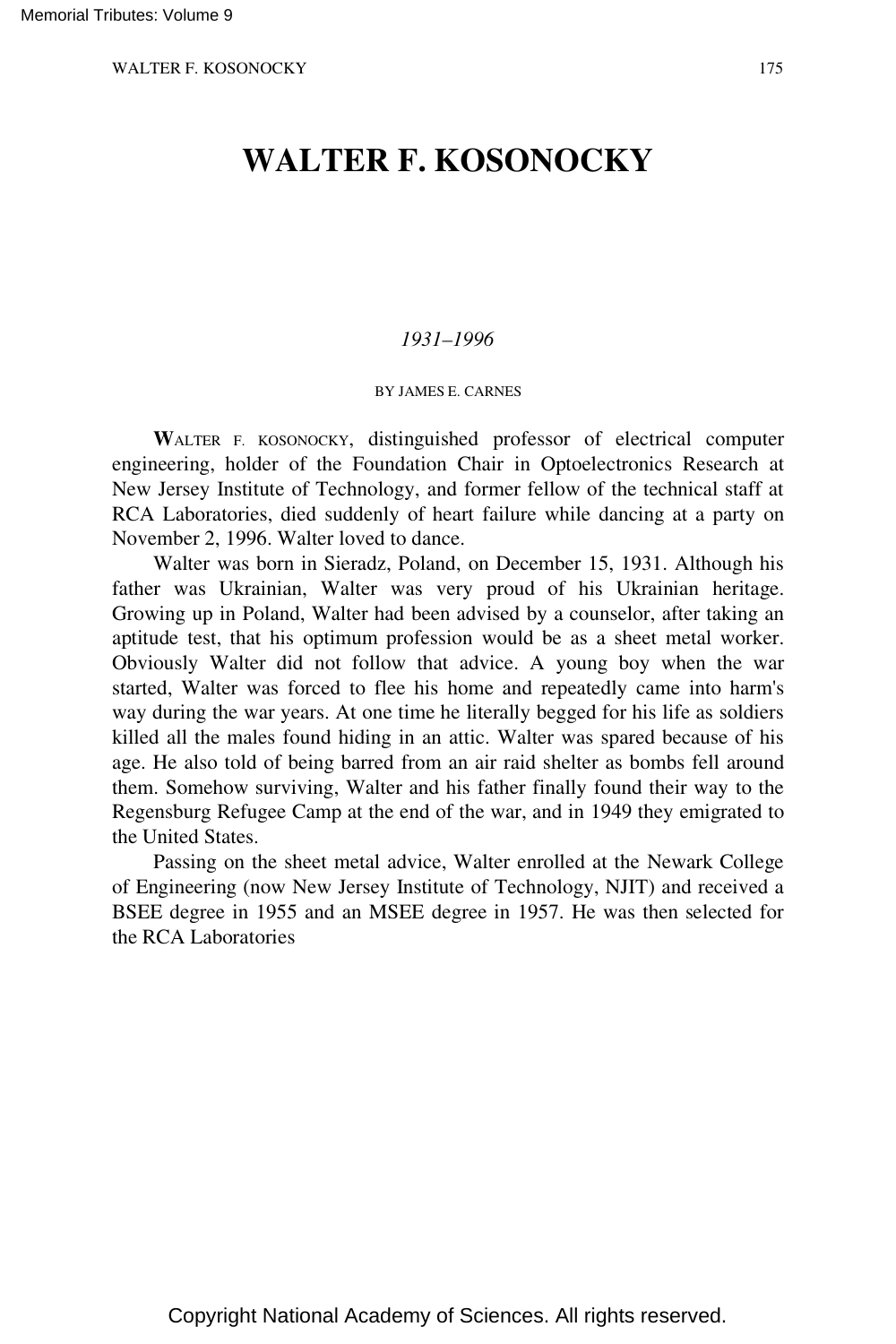Research Trainee Program and in 1965 he received his doctorate in electrical engineering from Columbia University.

As a young researcher at RCA Labs, Walter worked on a series of projects in solid-state electronics and computer memory technology. But as MOS (metaloxide semiconductor) devices became practical in the mid-1960s, Walter focused his efforts toward the imaging applications of this technology.

By 1969, already well-entrenched in MOS imager work, Walter immediately understood the advantages and immense implications of a new device structure announced by Bell Labs researchers, the charge-coupled device (CCD). While Walter was not the inventor of the CCD concept, he immediately dropped all other work he was doing and focused his considerable energy, intellect, and experience on this new technology. He invented new gating structures, novel charge input and signal read-out devices, and numerous novel applications of CCDs. Many of Walter's fifty-six patents are related to CCD technology and applications, especially in the area of visible and infrared imaging. He quickly established himself as an international leader in the CCD field.

As an inventor, Walter was prolific. Interestingly, he was not an analytical, linear thinker. In some cases, not even logical. Rather his creativity was intuitive. He would sometimes suggest approaches that initially appeared to his colleagues to be mysterious, but which, after careful analysis by those same colleagues, turned out to be excellent ideas that opened up new avenues of investigation and progress.

After a thirty-year career with RCA, Walter joined the faculty at NJIT as distinguished professor of electrical engineering and NJIT Foundation Chair for Optoelectronics and Solid State Circuits. There for another nine years he taught and mentored graduate students, continuing to invent new CCD and MOS imaging structures.

Walter was an extremely active member of the Institute of Electrical and Electronics Engineers (IEEE), serving as chair of numerous conference committees, including the IEEE Executive Committee for Symposia on VLSI Technology (1972 to 1992); Symposium on VLSI Technology (1981); IEEE/ Electron Devices Society (EDS) J.J. Ebers Award Committee (1986 to 1989); Tech